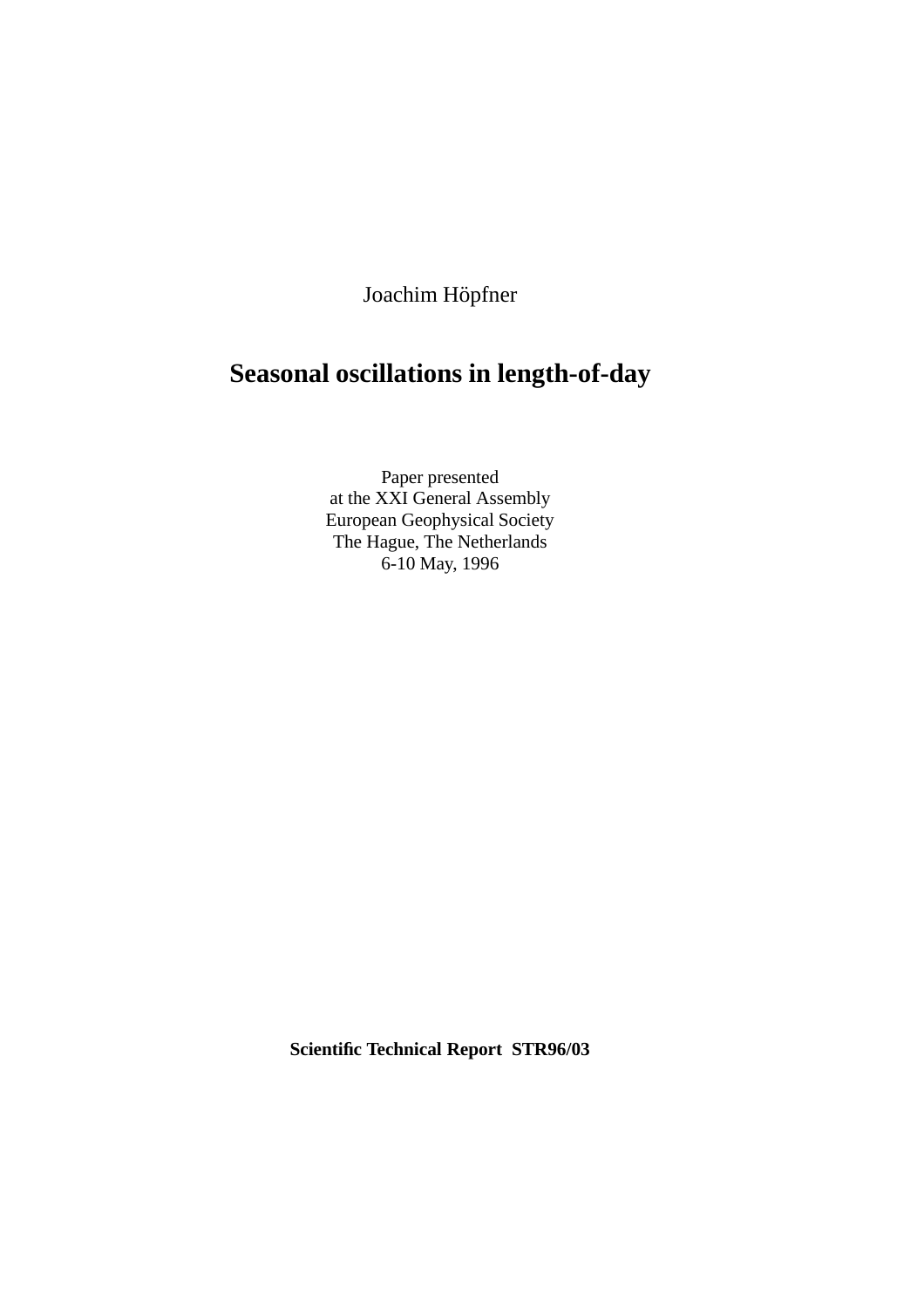# **Seasonal oscillations in length-of-day**

## Joachim Höpfner

GeoForschungsZentrum Potsdam, Division 1: Kinematics and Dynamics of the Earth,Telegrafenberg, D-14473 Potsdam, Germany; E-mail: ho@gfz-potsdam.de

**Abstract.** Variations of annual and semiannual oscillations in rotation parameters have been investigated on the basis of length-of-day (LOD) as well as atmospheric-angular-momemtum (AAM) time series. These oscillations were determined using band-pass filters. In order to show the character of variations of seasonal oscillations, amplitudes, phases and periods were computed by a least-squares adjustment with the method of modified harmonic analysis at quarterly intervals. In addition, the seasonal imbalances in LOD and AAM budgets were determined and analysed in a similar way. These discrepancies were corrected for tidally excited effects. The non-atmospheric oscillations without the annual tide effect Sa and the semiannual tide effect Ssa have changeable amplitudes between 0.02 and 0.10 ms.

**Key words:** Earth's rotation, LOD (length of day), AAM (atmospheric angular momentum), seasonal oscillations

# **1 Introduction**

Changes in the Earth system take place on various space and time scales. They reflect processes and cycles with complicated interactions. Phenomena of global dynamics of the Earth are the motions of the rotational axis in space (precession and nutation motions) and in the terrestrial body (polar motion) as well as the variations of the angular velocity or lengthof-day variations (changes in the Earth's rotation). These variations of the Earth's rotation vector are caused by external forces (gravitational forces of the Sun, Moon and planets) and internal geophysical processes. If the Earth's rotation behaviour is described in the rotating, terrestrial body-fixed reference frame, the recorded effects mainly have geophysical causes. Variations in the polar motion and Earth rotation are caused by processes associated with mass redistributions and coupling torques, i. e., dynamic processes. Therefore the research of the Earth's rotational behaviour and its relation to dynamic processes is important for the progress in knowledge. Here the major objective is to develop a model of dynamics of the Earth as completely as possible.

Since the middle of the seventies, Satellite-Laser-Ranging (SLR) data are used for determining temporal variations of the Earth rotation parameters (ERP). Compared to earlier data, the time series obtained in this way have a higher accuracy and a higher temporal resolution. Complementary to the series of Earth Rotation Parameters there are atmospheric angular momentum (AAM) estimates derived from meteorological data. The annual and semiannual oscillations in polar motion and length-of-day are dominated by atmospheric effects. This has been shown in recent investigations (Höpfner 1995a-d, 1996) which involve ERP data computed by the International Earth Rotation Service (IERS) and AAM data computed by the U. S. National Meteorological Center (NMC) at daily intervals from 1976 to 1987, i. e. Modified Julian Date (MJD) from 42960.0 to 47160.0. The purpose of this paper is to present the seasonal oscillations in LOD and AAM and discuss their variability with time as well as to show how much non-atmospheric excitations contribute to seasonal oscillations of Earth rotation.

## **2 Data sets**

In this study the following series of data have been used:

(a) LOD series

Earth rotation parameters at one-day intervals computed by the GeoForschungsZentrum Potsdam (GFZ) labelled ERP (GFZ) L04 using Satellite-Laser-Ranging data to Lageos starting in June 1983 and updated till Mid-August 1993 (MJD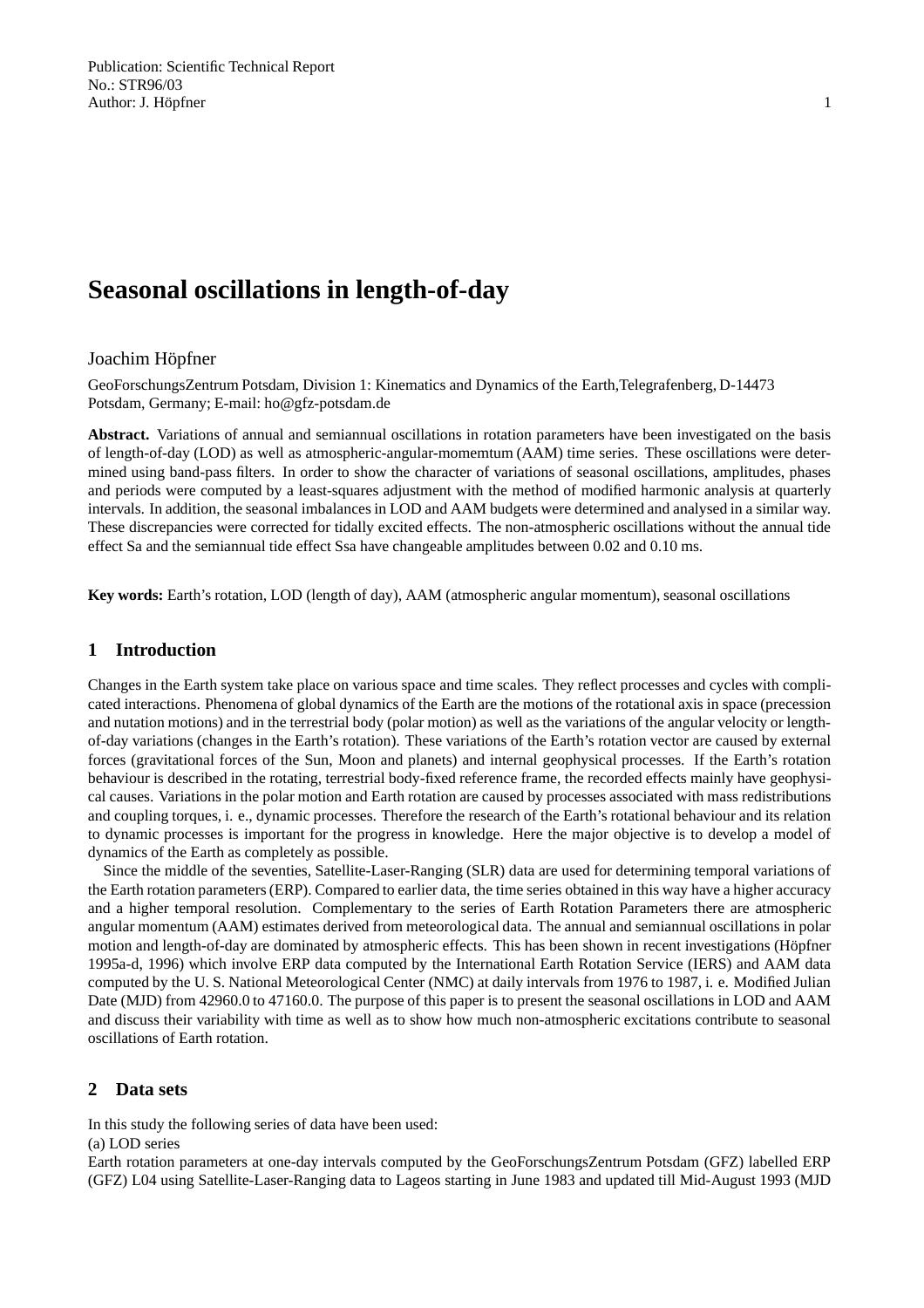

**Figure 1.** Top: Length-of-day variation as measured by space geodetic techniques computed by the GFZ defined to be LOD. Bottom: Length-of-day variation as inferred by atmospheric-angular-momentum computed by the NMC defined to be  $\text{LOD}_{\text{atm}}$ . Both time series together with their trends

from 45516.0 to 49209.0); the estimated ERP are polar motion x, y and LOD (Montag et al. 1993, 1994). From the LOD, tidal oscillations were removed with periods up to 35 days (McCarthy 1992). Therefore the tidal effects Sa and Ssa are still contributing to the seasonal oscillations of LOD.

#### (b)  $\chi_3$ (W) series

Atmospheric-angular-momentum functions at one-day intervals computed by the U. S. National Meteorological Center (NMC) labelled AAM (NMC) using atmospheric wind and pressure data starting in July 1976 (MJD 42960.0) and updated till December 1993 (MJD 49352.0); the values related to ERP are the equatorial components  $\chi_1$ ,  $\chi_2$  and the axial component  $\chi_3$  for Wind (W) and Pressure (P) without and with Inverted Barometer (IB), provided by IERS.

LOD is the excess of the duration of the day to 86400 seconds. At seasonal and higher frequencies variations in LOD are mainly caused by exchange of axial angular momentum between the atmosphere and the solid Earth. The main contributions to  $\chi_3$  are global zonal winds in the troposphere and the stratosphere. Since changes in  $\chi_3$  are accompanied by equal but opposite changes in the Earth's angular momentum, we have:

$$
LOD_{\text{atm}} = -\chi_3(W), \tag{1}
$$

where  $\text{LOD}_{\text{atm}}$  are the atmospheric variations of LOD, i. e., LOD inferred from AAM. There are discrepancies between LOD and  $\text{LOD}_{\text{atm}}$ . These are given by

$$
IOD \qquad IOD \qquad IOD
$$

$$
LOD_{non-atm} = LOD - LOD_{atm}, \qquad (2)
$$

where  $\text{LOD}_{\text{non-atm}}$  are the so-called non-atmospheric variations of LOD.

The data sets of LOD and  $\text{LOD}_{\text{atm}}$  are shown in Figure 1. The variations in both curves have three major components: trend, annual and semiannual oscillations which change with time. For studying the behaviour of variable components it is suitable to separate them by using filters.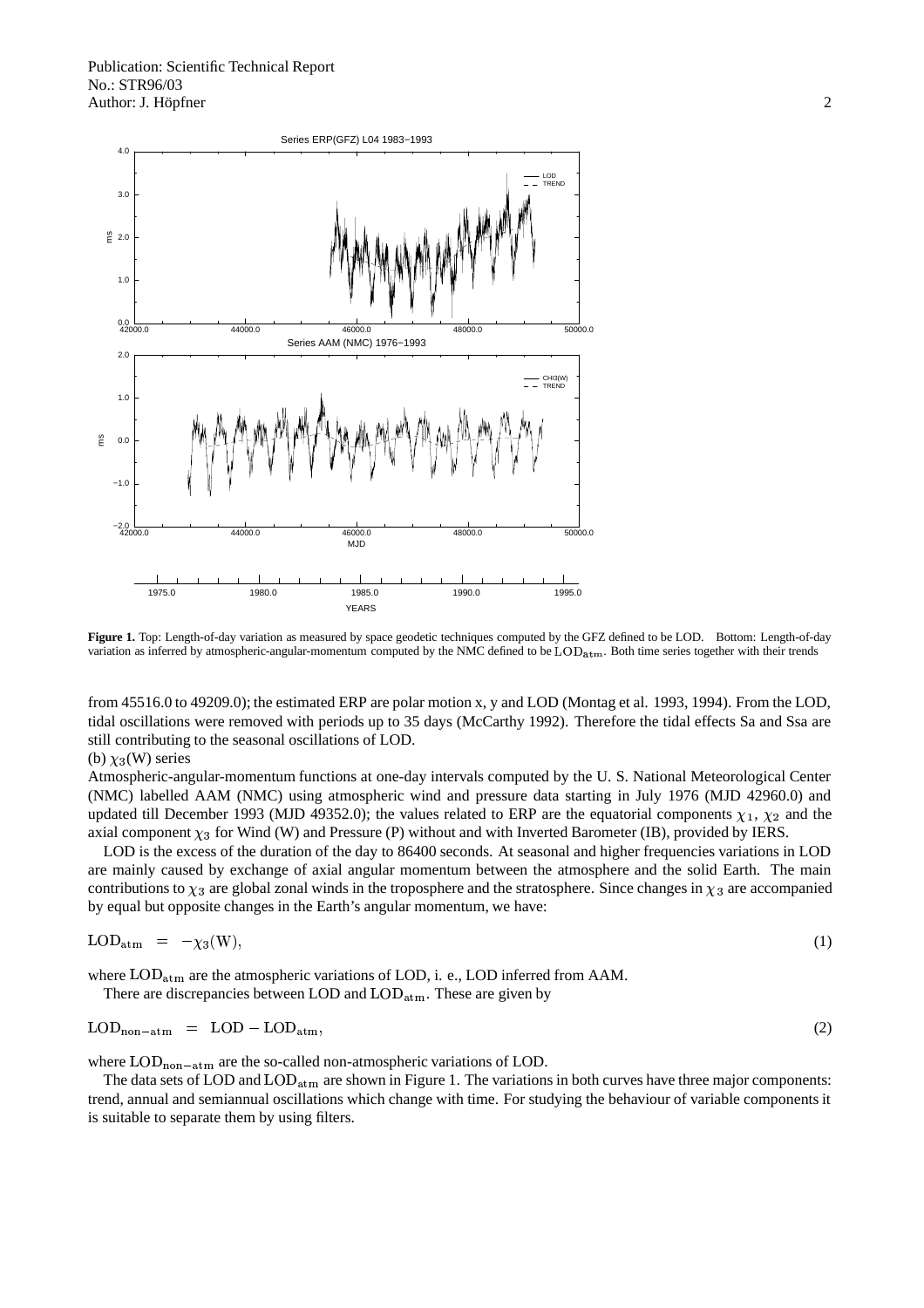

Figure 2. Filter characteristics of the filters applied for separating the trend as well as the annual and semiannual oscillations from the original time series

# **3 Filters, their characteristics and filter results**

Linear transversal filters with the form of a moving weighted average have be designed for separating the major components:

(a) Low-pass filter

The filter is a 731-term window with weights from 1 to 10 and the sum of the weights reaching 4024. The smoothing procedure averages out variations with periods of less than 475 days nearly completely. It yields the trend component, where the first and last 365 values of the original time series cannot be processed in this manner, i. e., the series of the trend are truncated at the beginning and at the end.

(b) Band-pass filters

The filters for separating the annual and semiannual oscillations are a 1589-term window and a 787-term window, respectively. They have a cosine shape modified over four periods as weight function. By applying the band-pass filters the filtered series are truncated by 794 and 393 values, respectively, at both edges of the analysis interval. Both filters yield results for the suitable central frequency in a narrow frequency range.

Figure 2 shows the characteristics of the filters used here. As can be seen, the different components are well-separated from each other by using the designed filters.

The trend of the length-of-day variation is characterized by slow variations driven by the dynamical influence of the Earth's liquid core and climatic variations in the atmosphere (see e. g. Dickey 1990). The trends in LOD and  $\text{LOD}_{\text{atm}}$ obtained by low-pass filtering the original data are shown in Figure 1.

The annual and semiannual oscillations of LOD and  $\text{LOD}_{\text{atm}}$  filtered by the band-pass filters from the original data are displayed in Figures 3 and 4, respectively. In addition, the annual and semiannual components of  $\text{LOD}_{\text{non-atm}}$ , the annual and semiannual effects Sa and Ssa induced by the tides of the solid Earth and oceans computed by adopting IERS Standards (McCarthy 1992) as well as the annual and semiannual components of  $\text{LOD}_{\text{non-atm, red}}$  are shown, where the subscript non-atm,red means that the seasonal non-atmospheric components were reduced, i. e. corrected for the tidal effects Sa and Ssa, respectively.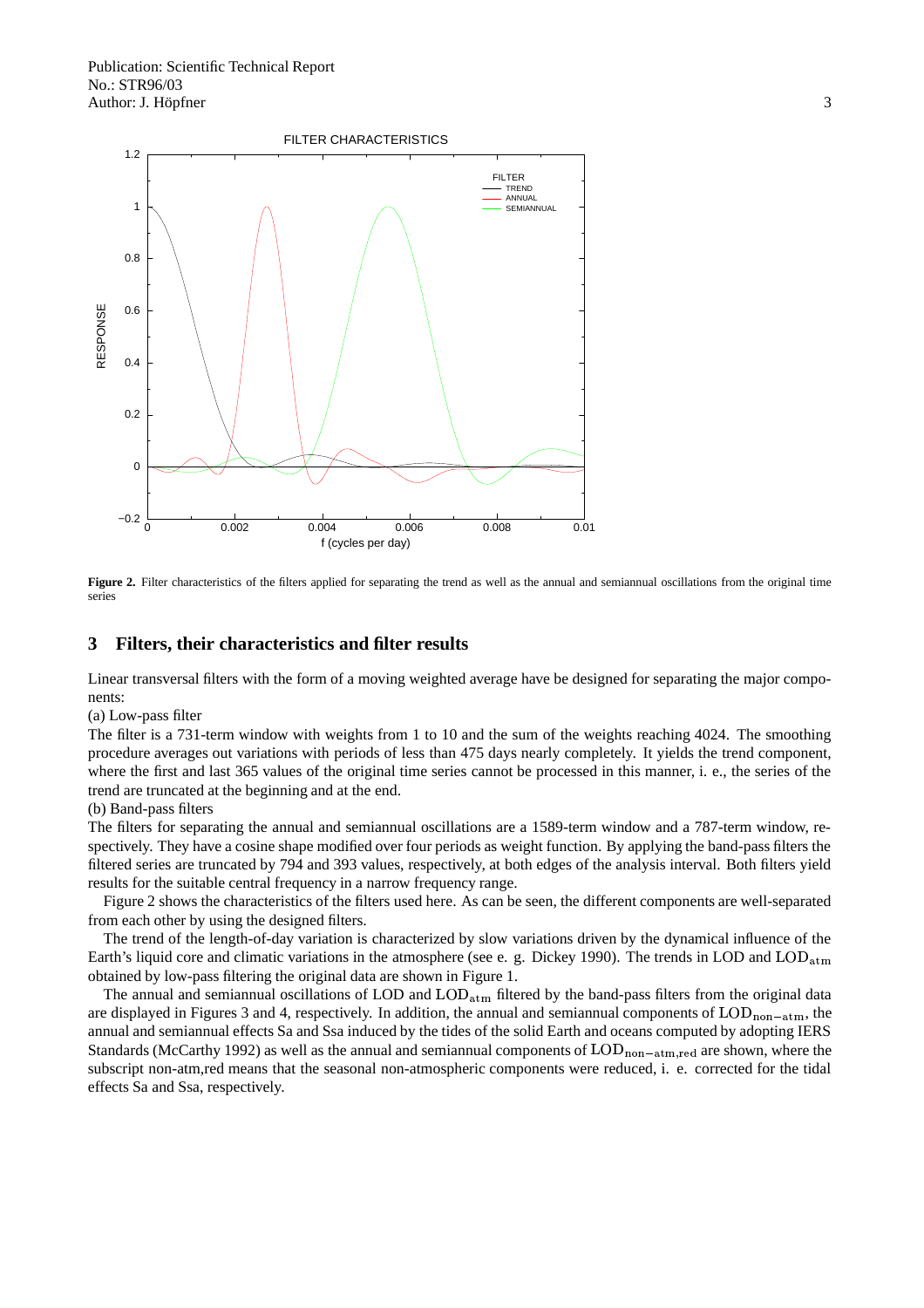

**Figure 3.** Annual oscillation in the length-of-day variation: Total and atmospheric components as well as non-atmospheric component with and without tidal effect Sa



**Figure 4.** Semiannual oscillation in the length-of-day variation: Total and atmospheric components as well as non-atmospheric component with and without tidal effect Ssa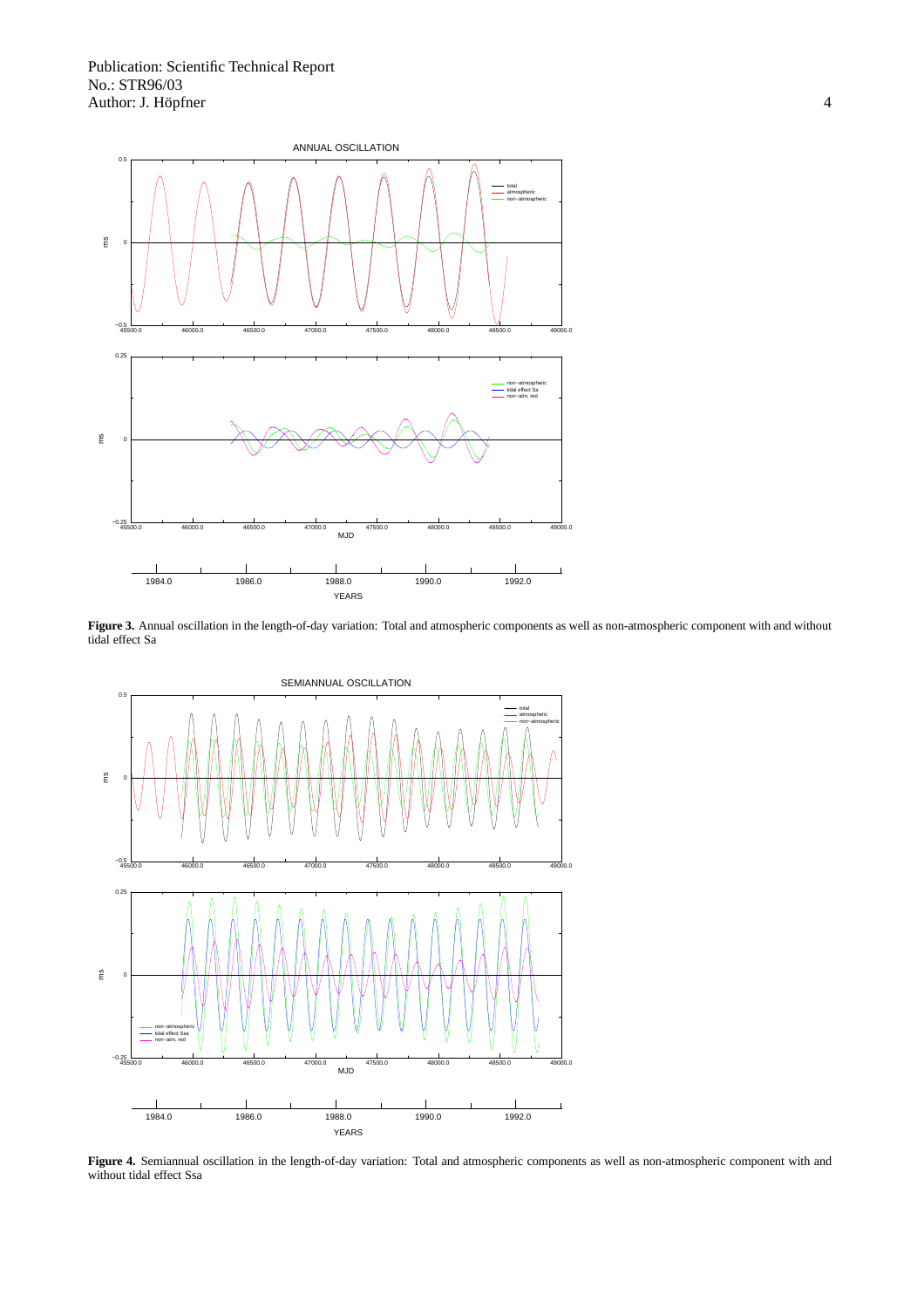



- (a) total oscillation (LOD)
- (b) atmospheric component  $(LOD_{\text{atm}})$
- (c) non-atmospheric component with tidal effect Sa  $(LOD_{\text{non-atm}})$
- (d) tidal effect Sa
- (e) non-atmospheric component without tidal effect Sa  $(LOD_{\text{non-atm,red}})$

# **4 Analysis of seasonal oscillations**

#### **4.1 Method and results**

As can be seen in Figures 3 and 4, the annual and semiannual oscillations change with time. In order to quantify the temporal changes, amplitudes, phases and periods were computed separately for the different components by a least-squares adjustment with the method of modified harmonic analysis at quarterly intervals, where the period of time chosen for each individual processing is 365 days for the annual oscillation and 183 days for the semiannual oscillation, respectively, plus 29 days at the beginning and at the end of the corresponding period of time moving through the whole time span. The estimated phases refer to cosine functions, where the arguments are expressed with negative phase values. For periodic portions with a very small amplitude, here in particular for the annual non-atmospheric component with and without the tidal effect Sa as well as the semiannual non-atmospheric component without the tidal effect Ssa, the period should not be included in the adjustment as an unknown.

Figure 5 shows the temporal variation of the total oscillation (LOD), the atmospheric component (LOD<sub>atm</sub>) and the non-atmospheric components with  $(LOD_{\text{non-atm}})$  and without tidal effect  $(LOD_{\text{non-atm,red}})$  at annual periods plotted at their median epochs. Regarding the phases, the following should be noted: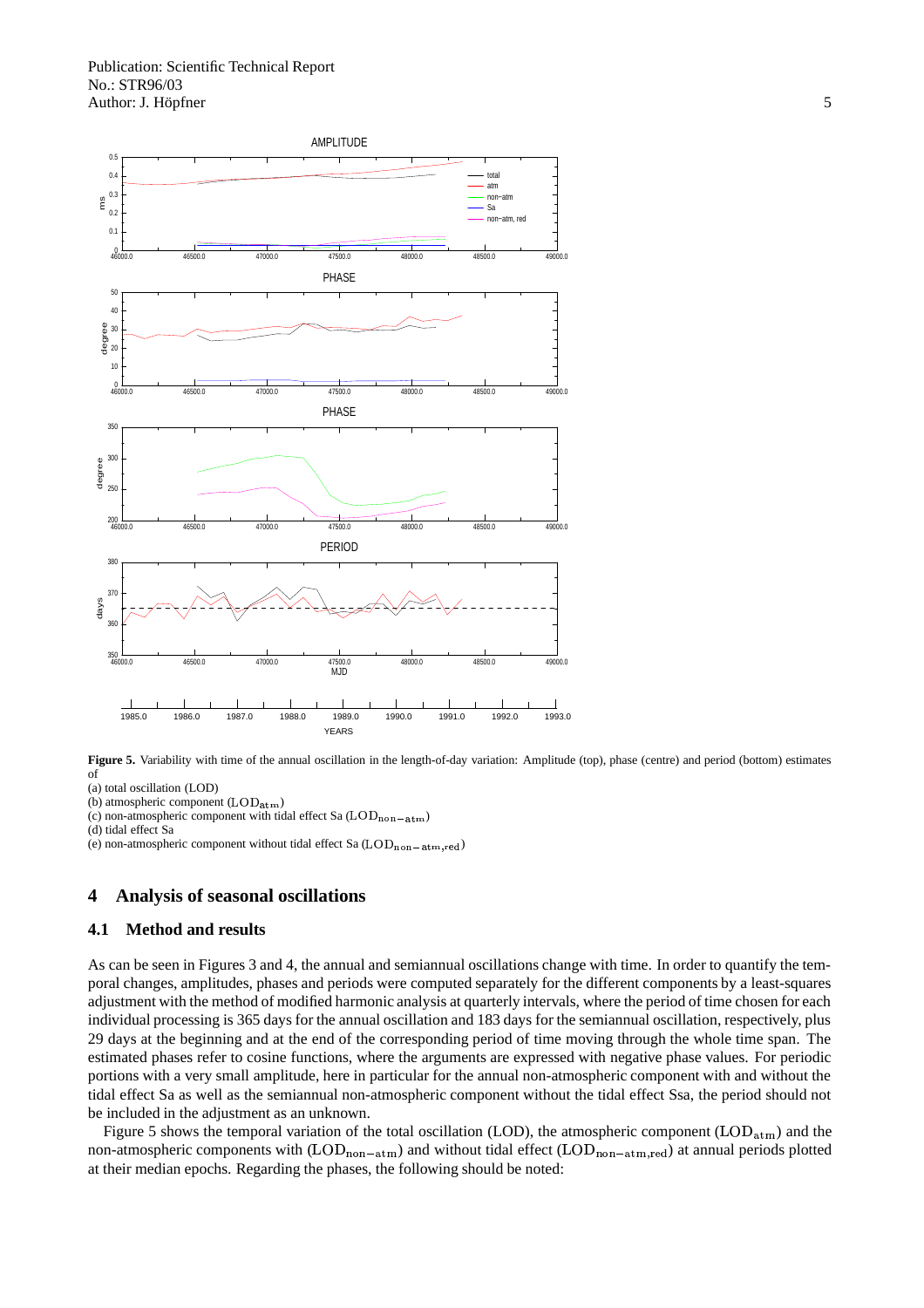

Figure 6. Variability with time of the semiannual oscillation in the length-of-day variation: Amplitude (top), phase (centre) and period (bottom) estimates of

(a) total oscillation (LOD)

(b) atmospheric component  $(LOD_{\text{atm}})$ 

(c) non-atmospheric component with tidal effect Ssa  $(LOD_{\text{non-atm}})$ 

(d) tidal effect Ssa

(e) non-atmospheric component without tidal effect Ssa  $(LOD_{\text{non-atm,red}})$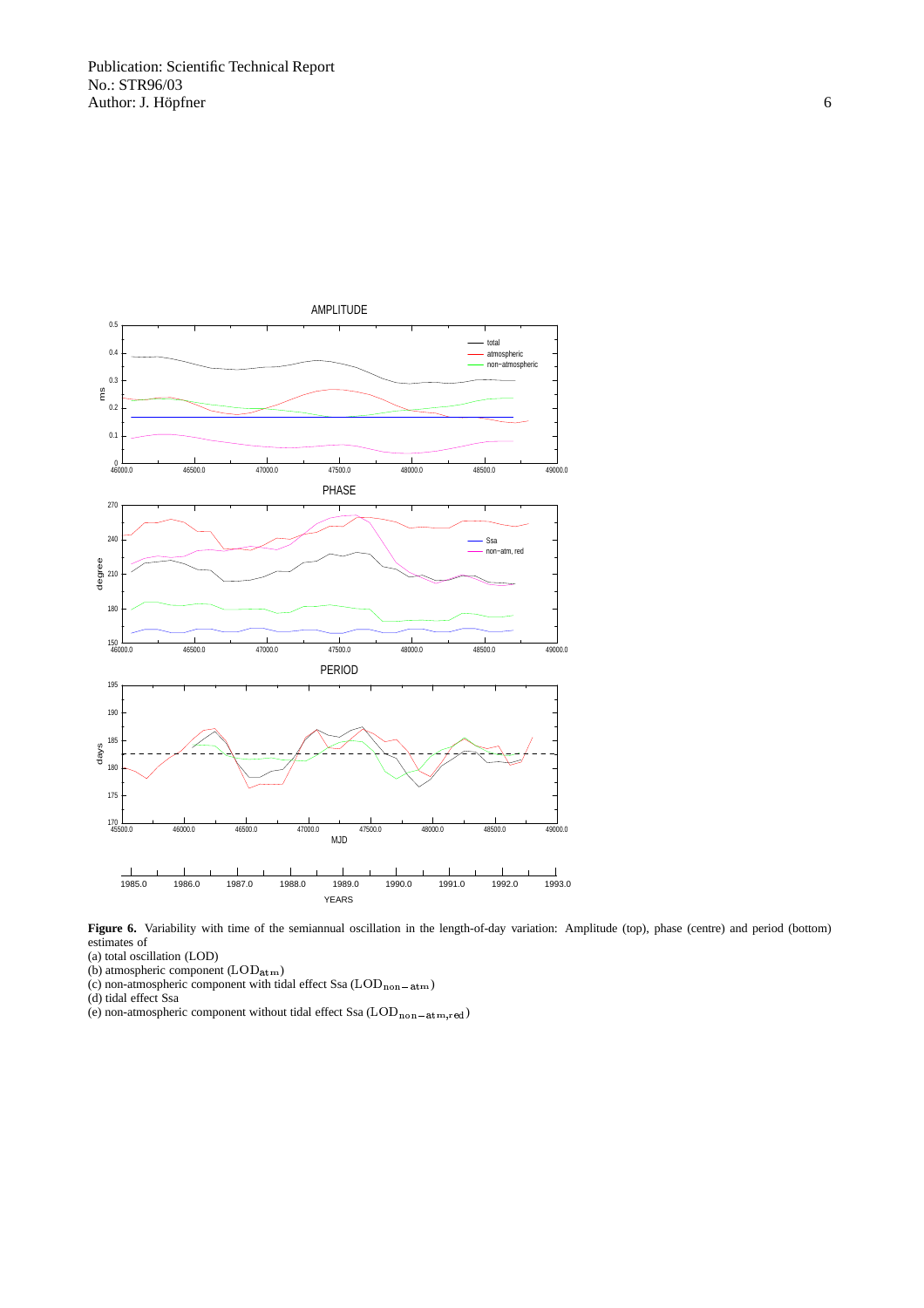**Table 1.** Ranges of the variations and of the one-sigma uncertainties of the amplitude, phase and period estimates. *Non-atm,red* stands for the nonatmospheric component reduced, i. e. corrected for tidal effect. The expression for the oscillations has the form  $c \cos(2\pi t/T - \alpha)$ , where *c* is the amplitude,  $\alpha$  the phase and *T* the period

| Component                  | Amplitude                                            | Phase                                             | Period                                     |
|----------------------------|------------------------------------------------------|---------------------------------------------------|--------------------------------------------|
|                            | $\sigma_{amplitude}$<br>$\lceil ms \rceil$           | $\sigma_{phase}$<br>[degree]                      | $\sigma_{period}$<br>[days]                |
| (a) Annual oscillation     |                                                      |                                                   |                                            |
| Total                      | 0.35640<br>0.40888<br>$\pm 0.00042$<br>±0.00080      | 23.9333.15<br>$\pm 0.05$<br>$\pm 0.32$            | 361.05  372.37<br>$\pm 0.25$<br>$\pm 0.19$ |
|                            | $\pm 0.00013$ $\pm 0.00086$                          | $\pm 0.04$ $\pm 0.32$                             | $\pm 0.07  \pm 0.60$                       |
| Atmospheric                | 0.35306<br>0.50406                                   | 23.79  41.89                                      | 353.26  374.35                             |
|                            | ±0.00030<br>$\pm 0.00073$                            | $\pm 0.18$<br>$\pm 0.12$                          | $\pm 0.21$<br>±0.44                        |
|                            | $\pm 0.00017 \pm 0.00093$                            | $\pm 0.03$ $\pm 0.23$                             | $\pm0.07$ $$ $\pm0.44$                     |
| Non-atmospheric            | 0.01177<br>0.05927                                   | 224.15  304.64                                    | 365.25                                     |
|                            | ±0.00076<br>± 0.00050<br>$\pm 0.00019$ $\pm 0.00076$ | $\pm 0.86$<br>$\pm 0.65$<br>$\pm 0.26$ $\pm 3.36$ |                                            |
|                            |                                                      |                                                   |                                            |
| Sa                         | 0.02600                                              | 2.74                                              | 365.25                                     |
| Non-atm, red               | 0.02372<br>0.07437                                   | 203.59  252.85                                    | 365.25                                     |
|                            | ±0.00048<br>$\pm 0.00050$                            | $\pm 0.71$<br>$\pm 0.43$                          |                                            |
|                            | $\pm 0.00019$ $\pm 0.00071$                          | $\pm 0.20$ $\pm 1.52$                             |                                            |
| (b) Semiannual oscillation |                                                      |                                                   |                                            |
| Total                      | 0.28848<br>0.38638<br>$\pm 0.00052$<br>$\pm 0.00026$ | 201.51  229.07<br>$\pm 0.21$<br>$\pm 0.07$        | 176.62  187.46<br>$\pm 0.09$<br>$\pm 0.16$ |
|                            | $\pm 0.00011$ $\pm 0.00123$                          | $\pm 0.03$ $\pm 0.23$                             | $\pm 0.03$ $\pm 0.28$                      |
|                            |                                                      |                                                   |                                            |
| Atmospheric                | 0.13839<br>0.26807<br>±0.00038<br>±0.00017           | 230.93  260.10<br>$\pm 0.29$<br>$\pm 0.34$        | 176.35  190.04<br>$\pm 0.23$<br>$\pm 0.51$ |
|                            | $\pm 0.00013$ $\pm 0.00139$                          | $\pm 0.03$ $\pm 0.61$                             | $\pm 0.03$ $\pm 0.51$                      |
| Non-atmospheric            | 0.16705<br>0.23585                                   | 169.08  185.70                                    | 178.05  185.55                             |
|                            | ±0.00021<br>$\pm 0.00006$                            | $\pm 0.36$<br>$\pm 0.03$                          | $\pm 0.12$<br>$\pm 0.16$                   |
|                            | $\pm 0.00006$ $\pm 0.00068$                          | $\pm 0.02$ $\pm 0.36$                             | $\pm 0.03$ $\pm 0.30$                      |
| Ssa                        | 0.16800                                              | 160.00                                            | 182.625                                    |
| Non-atm, red               | 0.03585<br>0.10486                                   | 200.11  261.34                                    | 182.625                                    |
|                            | $\pm 0.00029$<br>$\pm 0.00027$                       | $\pm 0.06$<br>$\pm 0.42$                          |                                            |
|                            | $\pm 0.00010 \pm 0.00080$                            | $\pm 0.06  \pm 1.06$                              |                                            |

(a) If the median epoch lies at the beginning of a year, the zero point of time is fixed at the beginning of this year;

(b) if the median epoch lies at the beginning of the second, third and fourth quarter of a year, the zero point of time is fixed at the beginning of the following year.

Analogous to Figure 5, the temporal variations of the semiannual oscillations are illustrated in Figure 6. Concerning the phases, the following should be noted:

(a) If the median epoch lies at the beginning / in the middle of a year, the zero point of time is fixed at the beginning / in the middle of this year;

(b) if the median epoch lies at the beginning of the second quarter of a year / at the beginning of the fourth quarter of a year, the zero point of time is fixed in the middle of this year / at the beginning of the following year.

In Figures 5 and 6, the reference value selected for the period is 365.25 and 182.625 days, respectively.

Table 1 gives a survey of the range of the variations and of the one-sigma uncertainties of the estimates of the three quantities of the annual and semiannual oscillation components.

#### **4.2 Discussion of the results**

It should be noted that the estimates of the seasonal oscillation portions reported by Höpfner (1995b) represent average values over the period from 1976 to 1987. As a comparison shows, there is good agreement between those estimates and the time-dependent results of this paper. The present study therefore confirms the general conclusions of the previous one for the oscillation portions in LOD at the seasonal frequencies.

As it can be seen in Figures 5 and 6, the seasonal oscillation components show statistically significant variations of